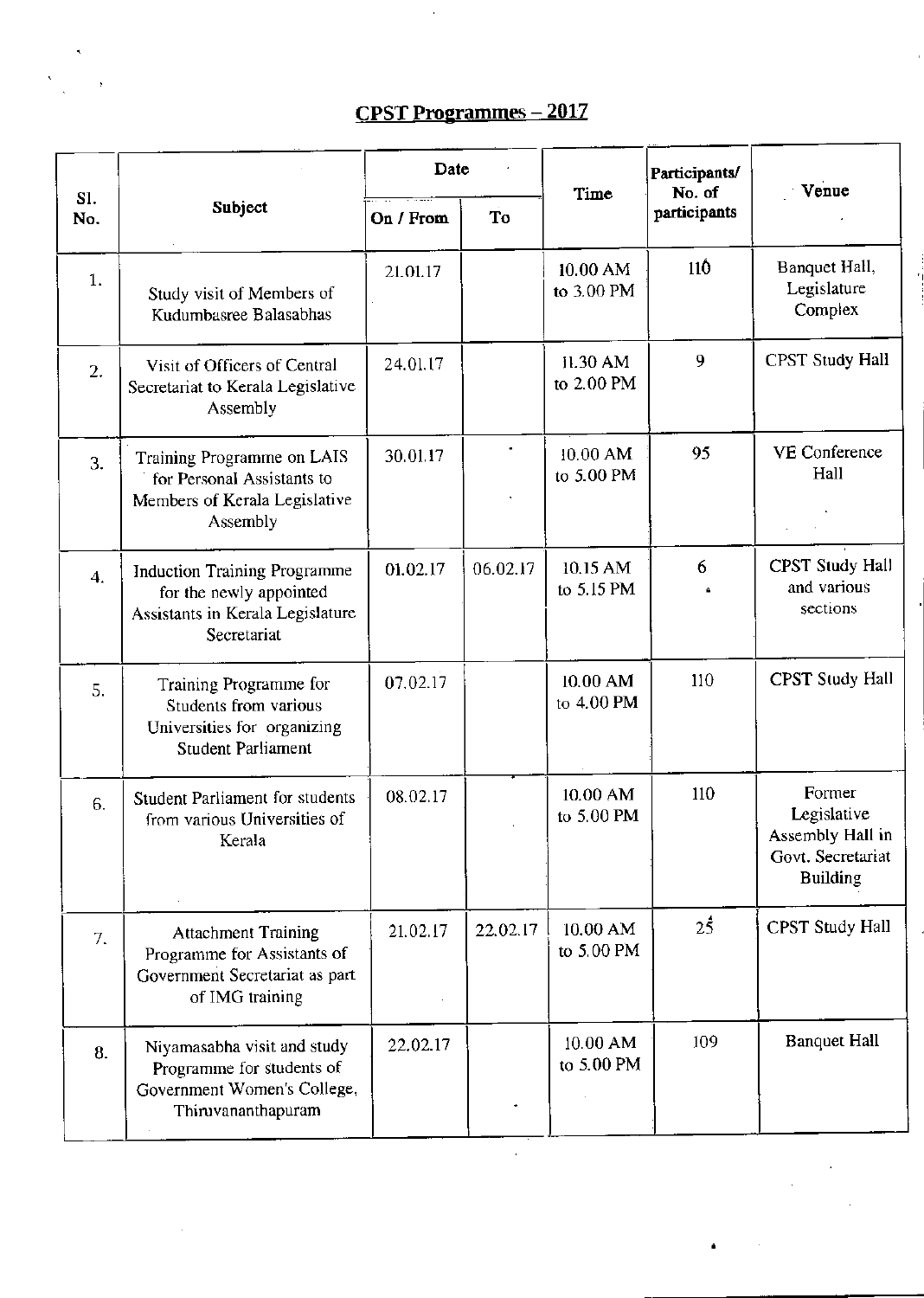| 9.  | Niyamasabha visit and study<br>programme for the students of<br>Sri. Vivekananda School,<br>Neyyattinkara   | 28.02.17 |          | 10.00 AM<br>to12.30 PM  | 96                                                          | VE Conference<br>Hall                                                       |
|-----|-------------------------------------------------------------------------------------------------------------|----------|----------|-------------------------|-------------------------------------------------------------|-----------------------------------------------------------------------------|
| 10. | Diamond Jubilee Lecture series<br>- Inauguration and first lecture<br>by Sri. Sitaram Yechury               | 07.03.17 |          | 3.00 PM<br>to 5.00 PM   | Ministers,<br>Legislators<br>and<br>Officials<br>2000       | R. Sankara<br>Narayanan Thampi<br>Members Lounge,<br>Legislature<br>Complex |
| 11. | Workshop on Disaster<br>Management and First Aid by<br>Disaster Management Authority                        | 14.03.17 |          | 3.00 PM<br>to 5.00 PM   | Ministers,<br>Legislators<br>and<br><b>Officials</b><br>300 | R. Sankara<br>Narayanan Thampi<br>Members Lounge,<br>Legislature<br>Complex |
| 12. | Niyamasabh visit and study<br>programme - Students of<br>National Institute of Speech and<br>Hearing (NISH) | 28.03.17 |          | 10.00 AM<br>to 3.30 PM  | 100                                                         | <b>VE</b> Conference<br>Hall                                                |
| 13. | <b>Induction Training Programme</b><br>for newly recruited Assistants<br>of Legislature Secretariat         | 29.03.17 | 03.04.17 | 10.15 A.M<br>to 5.15 PM | $\overline{2}$                                              | CPST Study Hall<br>and various<br>sections                                  |
| 14. | Training Programme for<br>Assembly Attendants and<br>Senior Office Attendants                               | 18.04.17 |          | 2.15 PM<br>to 5.15 PM   | 40                                                          | <b>CPST Study Hall</b>                                                      |
| 15. | Niyamasabha visit and study<br>Programme - Students of<br>'Ananya'                                          | 20.04.17 |          | 10.00 AM<br>to 3.00 PM  | 23                                                          | <b>VE Conference</b><br>Hall                                                |
| 16. | Niyamasabha visit and study<br>programme - students of St.<br>Michael School,<br>Chirayinkeezhu             | 20.05.17 |          | 10.00 AM<br>to 4.00 PM  | 35                                                          | <b>VE Conference</b><br>Hall                                                |
| 17. | Training on Model Legislative<br>Assembly for School students<br>of Tanur Constituency                      | 29.05.17 | 30.05.17 | 10.00 AM<br>to 4.00 PM  | 100                                                         | Devdhar Higher<br>Secondary School,<br>Tanur,<br>Malappuram                 |

 $\hat{\mathcal{A}}$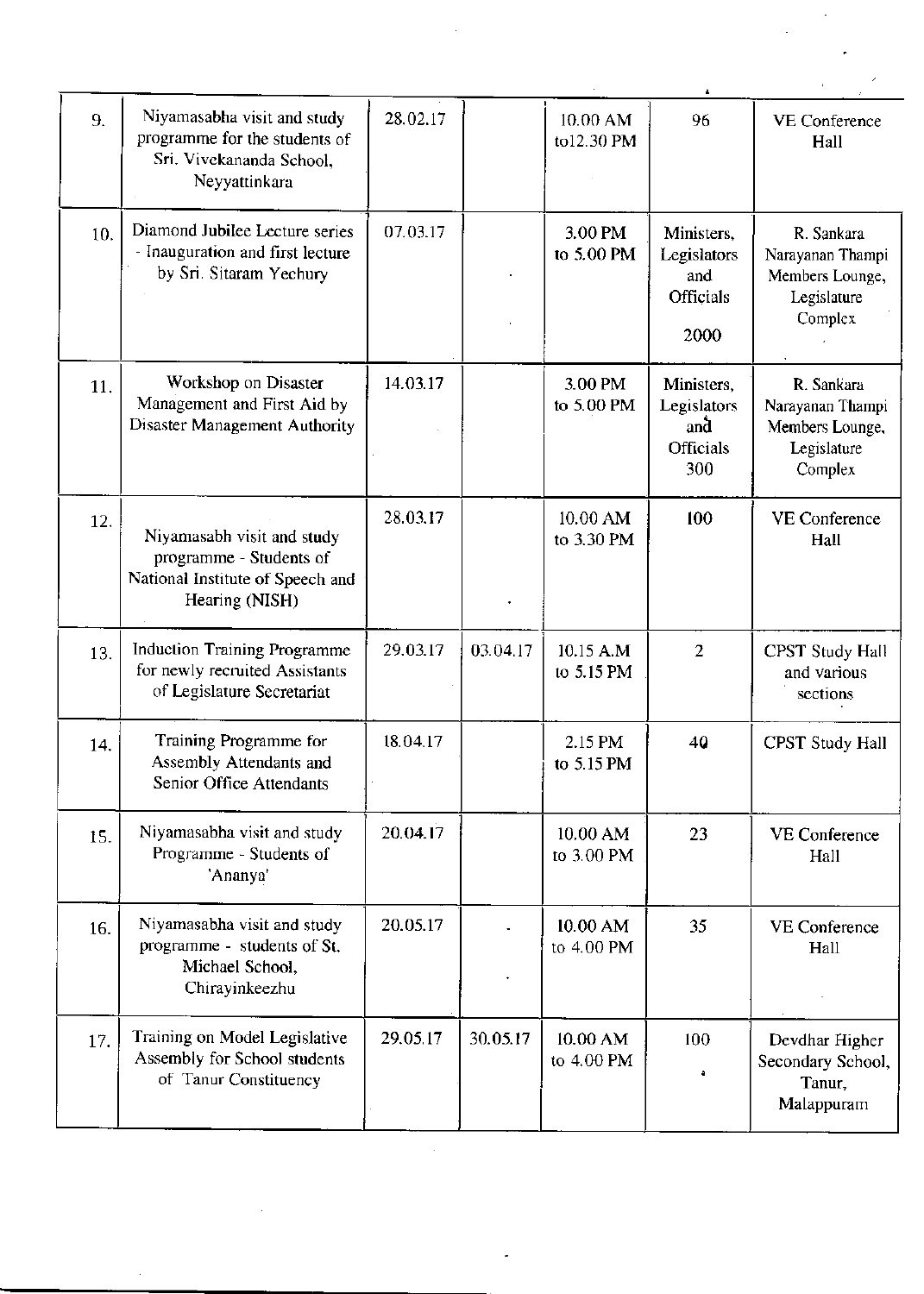| 18. | Visit of Members of Parliament<br>and officials of the Czech<br>Republic                                                                   | 01.06.17 |          | 12.00 PM<br>to 3.00 PM | 30                                                         | Conference Hall<br>No. 610                    |
|-----|--------------------------------------------------------------------------------------------------------------------------------------------|----------|----------|------------------------|------------------------------------------------------------|-----------------------------------------------|
| 19. | Training Programme as part of<br>Diamond Jubilee celebrations at<br>Thanur                                                                 | 04.06.17 | 05.06.17 | 10.00 AM<br>to 4.00 PM | 100                                                        | Devdhar Higher<br>Secondary School,<br>Thanur |
| 20. | Diamond Jubilee celebration at<br>Thanur - Model Assembly by<br>students                                                                   | 06.06.17 |          | 9.00 AM<br>to 4.00 PM  | 3000                                                       | Devdhar Higher<br>Secondary School,<br>Thanur |
|     | Training for College Students<br>21.<br>on model parliament as part of<br>Diamond Jubilee celebrations at<br>Thiruvalla and Pathanamthitta | 06.06.17 | 07.06.17 | 10.00 AM<br>to 4.00 PM | 70                                                         | Marthoma<br>College,<br>Thiruvalla            |
|     | Training Programme for Model<br>22.<br>Legislative Assembly as part of<br>Diamond Jubilee Celebrations<br>at Thiruvalla                    | 12.06.17 |          | 10.00 AM<br>to 4.00 PM | 70                                                         | Marthoma<br>College,<br>Thiruvalla            |
|     | Diamond Jubilee Lecture series-<br>23.<br>Lectured by Sri. Jairam Ramesh                                                                   | 14.06.17 |          | 3.00 PM<br>to 5.30 PM  | Ministers,<br>MLAs,<br>Officials<br>and<br><b>Students</b> | Banquet Hall,<br>Legislature<br>Complex       |
|     | Declaration of Media Award /<br>24.<br>Declaration of result of<br>certificate course by<br>Hon.Speaker                                    | 12.07.17 |          | 10.00 AM               | Accredited<br>media<br>personnel<br>and<br>officials<br>50 | Media Room,<br>Niyamasabha<br>Complex         |
|     | Diamond Jubilee Celebrations<br>25.<br>at Thiruvalla - Model<br>Legislative Assembly                                                       | 13.07.17 |          | 9.00 AM<br>to 4.00 PM  | 500                                                        | Marthoma<br>College,<br>Thiruvalla            |
|     | Training Programme on<br>26.<br>Personality Development for<br>Under Secretaries & Section<br>Officers of Legislature<br>Secretariat       | 25.07.17 |          | 10.15 AM<br>to 1.15P.M | 33                                                         | CPST Study Hall                               |

 $\boldsymbol{\gamma}$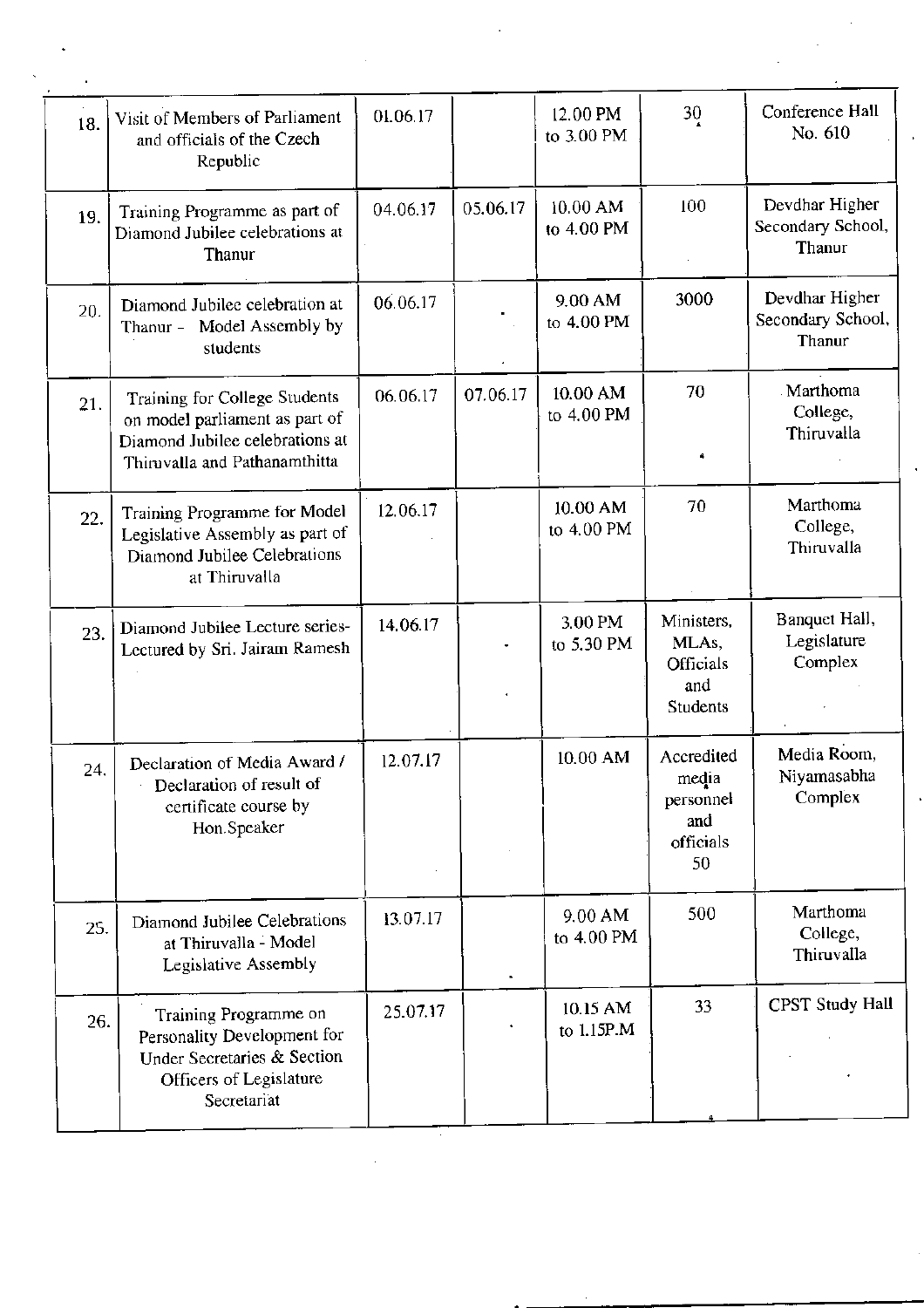| 27. | Training Programme for DTP<br>Operators                                                                                                                                                                                                                                                          | 25.07.17 |          | 10.15 A.M<br>to 1.15 P.M | 6                                                                                                  | Niyamasabha<br><b>Printing Press</b>                                        |
|-----|--------------------------------------------------------------------------------------------------------------------------------------------------------------------------------------------------------------------------------------------------------------------------------------------------|----------|----------|--------------------------|----------------------------------------------------------------------------------------------------|-----------------------------------------------------------------------------|
| 28. | Refresher training programme<br>for officials on Accounts                                                                                                                                                                                                                                        | 03.08.17 |          | 10.15 A.M<br>to 1.15 P.M | 47                                                                                                 | <b>CPST Study Hall</b>                                                      |
| 29. | Seminar on Goods and Services<br>Tax                                                                                                                                                                                                                                                             | 07.08.17 |          | 3.30 P.M<br>to 5.00. P.M | Ministers,<br>MLAs,<br><b>Officials</b><br>anå<br><b>Students</b>                                  | R. Sankara<br>Narayanan Thampi<br>Members Lounge,<br>Legislature<br>Complex |
| 30. | Niyamasabha visit of Students<br>who participated in Students<br>Parliament in Thanur                                                                                                                                                                                                            | 10.08.17 |          | 8.45 A.M<br>to 3.00 P.M  |                                                                                                    | VE Conference<br>Hall                                                       |
| 31. | Induction Programme for newly<br>recruited Assistants of Kerala<br>Legislature Secretariat                                                                                                                                                                                                       | 25.08.17 | 31.08.17 | 10.15 A.M<br>to 5.15 P.M | 6                                                                                                  | <b>CPST Study Hall</b><br>and various<br>Sections                           |
| 32. | Niyamasabha visit of Members<br>of Parliament from U.S.A                                                                                                                                                                                                                                         | 29.08.17 |          | 9.00 A.M<br>to12.30 P.M  | 4                                                                                                  | Conference Hall<br>No. 610                                                  |
| 33. | Diamond Jubilee celebration at<br>Kannur District                                                                                                                                                                                                                                                | 9.09.17  | 11.09.17 |                          | $\bullet$                                                                                          | Rubco Auditorium<br>Kannur & KPR<br>Memorial Higher<br>Secondary School     |
| 34. | Programme as part of CPST -<br>UNICEF initiative - Distribution<br>of Media Awards, distribution<br>of Certificates of Certificate<br>Course and inauguration of IV <sup>th</sup><br>Batch of Certificate Course -<br>Speech by Shri. Job Zachariah,<br>Chief, UNICEF (Kerala and<br>Tamil Nadu) | 20.09.17 |          | 11.30 A.M<br>to 5.00 P.M | Ministers,<br>MLA <sub>s</sub> ,<br>Officials,<br><b>Students</b><br>and media<br>personnel<br>500 | R. Sankara<br>Narayanan Thampi<br>Members Lounge,<br>Legislature<br>Complex |
| 35. | Training Programme for<br><b>Assistants of Finance</b><br>Department in association with<br>Centre for Training in Finance<br>Management                                                                                                                                                         | 06.10.17 |          | 10.15 A.M<br>to 5.15 P.M | 26                                                                                                 | <b>CPST Study Hall</b>                                                      |

 $\sim$ 

 $\sim$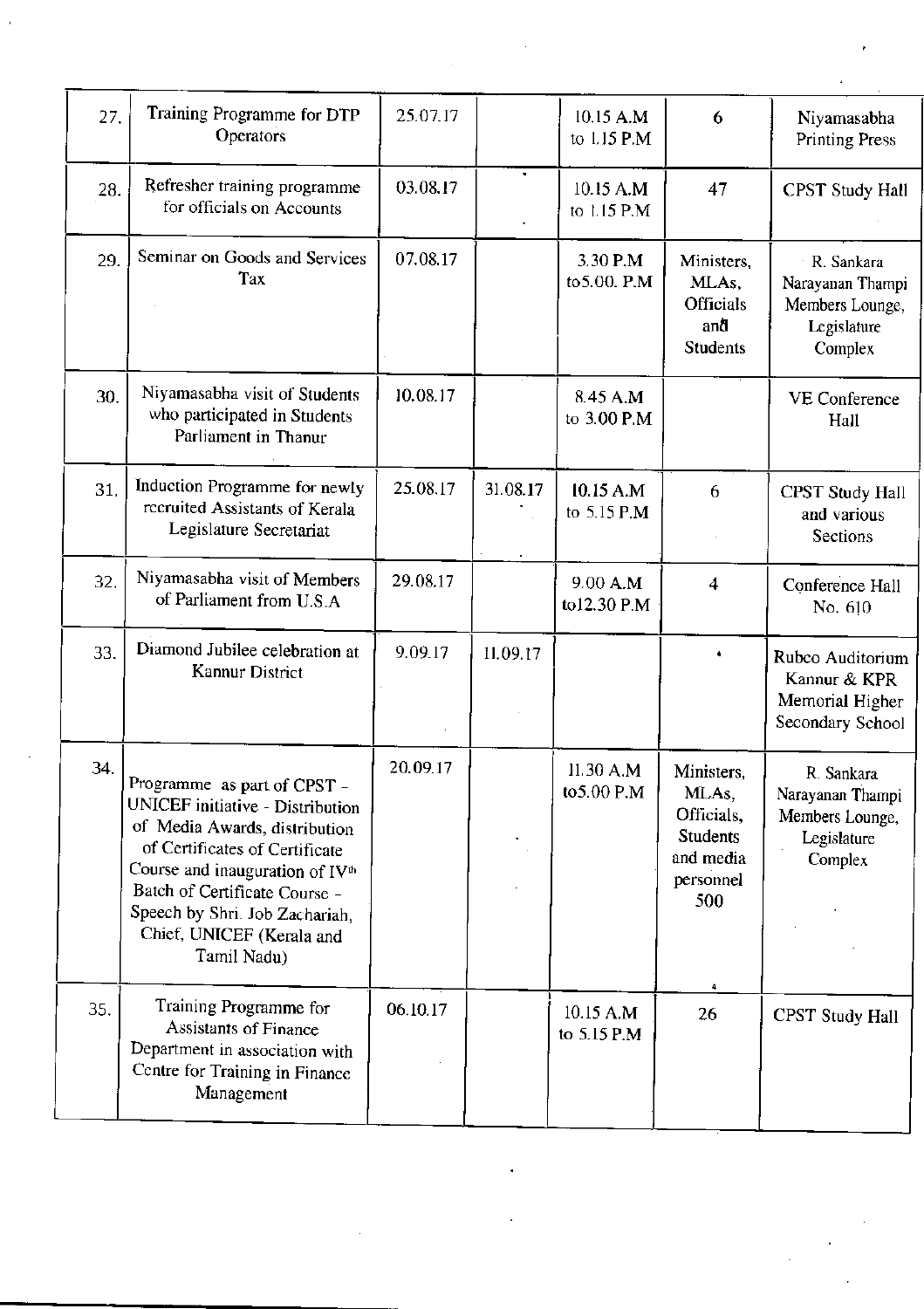| 36. | Refresher training Programme<br>for Section Officers, Assistant<br>Section Officers, Assistant<br>Trainees of Legislature<br>Secretariat                                       | 20.10.17 |          | 10.15 A.M<br>to 1.15P.M  | 39                                                                                               | <b>CPST Study Hall</b>                                                      |
|-----|--------------------------------------------------------------------------------------------------------------------------------------------------------------------------------|----------|----------|--------------------------|--------------------------------------------------------------------------------------------------|-----------------------------------------------------------------------------|
| 37. | Inauguration of Niyamasabha<br>visit and study Programme of<br>School/College students in<br>connection with Diamond<br>Jubilee celebrations of Kerala<br>Legislative Assembly | 25.10.17 |          | 11.00 A.M<br>to 3.30 P.M | Members<br>of KLA,<br>Govt.<br>Officials,<br>Students,<br>Teachers,<br>media<br>personnel<br>400 | R. Sankara<br>Narayanan Thampi<br>Members Lounge,<br>Legislature<br>Complex |
| 38. | Niyamasabha visit and study<br>Programme - Students of<br>Alappuzha SD College                                                                                                 | 31.10.17 |          | 11.00 A.M<br>to 3.30 P.M | 39                                                                                               | CPST Study Hall                                                             |
| 39. | Training Programme for DTP<br>Operators                                                                                                                                        | 01.11.17 | 03.11.17 | 10.15A.M<br>to 1.15 P.M  | 6                                                                                                | Niyamasabha<br><b>Printing Press</b>                                        |
| 40. | Debate Competition for College<br>Students at Ernakulam in<br>connection with Diamond<br>Jubilee celebrations                                                                  | 06.11.17 | 07.11.17 |                          | 300                                                                                              | Maharajas<br>College,<br>Ernakulam                                          |
| 41. | Training Programme for DTP<br>operators                                                                                                                                        | 13.11.17 | 16.11.17 | 10.15 A.M<br>to 1.15 P.M | 6                                                                                                | Niyamasabha<br><b>Printing Press</b>                                        |
| 42. | Niyamasabha visit and study<br>Programme - Students of<br>Trissur, Sri. Kerala Varma<br>College                                                                                | 18.11.17 |          | 10.15 A.M<br>to 2.15 P.M | 70                                                                                               | <b>VE Conference</b><br>Hall                                                |
| 43. | Induction training for Assistants                                                                                                                                              | 20.11.17 | 24.11.17 | 10.15 A.M<br>to 5.15 P.M | $\overline{7}$                                                                                   | CPST Study Hall<br>& various Sections<br>of Legislature<br>Secretariat      |
| 44. | Constitution day Celebrations -<br>Speech and Interactive Session                                                                                                              | 23.11.17 |          | 10.15 AM<br>to 1.15 PM   | 300<br>Officials of<br>Legislature<br>Secretariat                                                | <b>GGHSS</b><br>Nedumangad                                                  |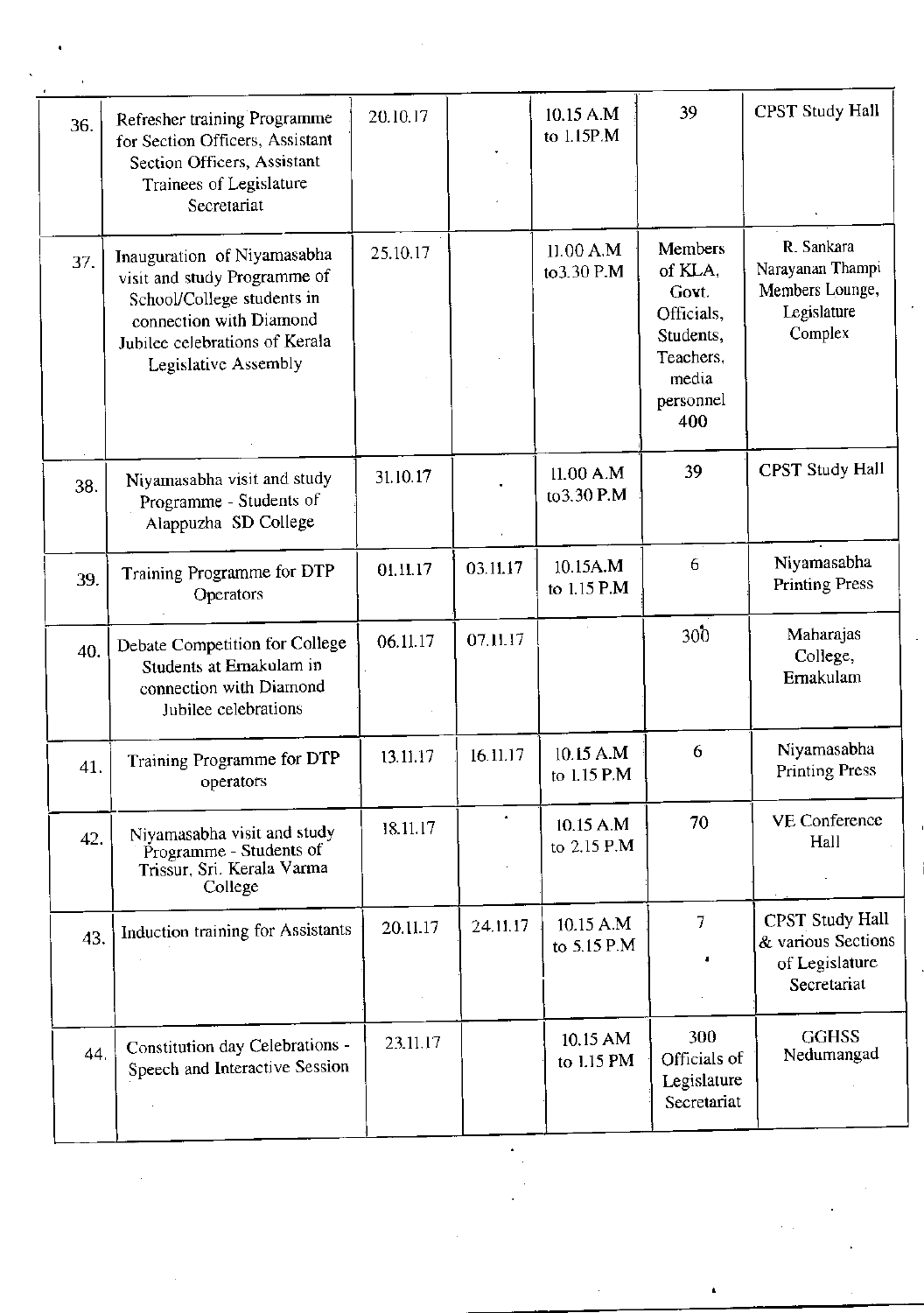| 45. | Niyamasabha visit and study<br>programme - Students of<br>Elimmullumplakkal, Higher<br>Secondary School<br>Pathanamthitta                      | 25.11.17 |          | 10.15 A.M<br>to 2.15 P.M  | 115                                               | <b>VE Conference</b><br>Hall                   |
|-----|------------------------------------------------------------------------------------------------------------------------------------------------|----------|----------|---------------------------|---------------------------------------------------|------------------------------------------------|
| 46. | Training on Right to<br>Information                                                                                                            | 29.11.17 |          | 2.00 PM<br>to 5.15 PM     | Officials of<br>Legislature<br>Secretariat<br>76  | <b>VE</b> Conference<br>Hall                   |
| 47. | Training on Right to<br>Information                                                                                                            | 01.12.17 |          | $2.00$ P.M to<br>5.15 P.M | Officials of<br>Legislature<br>Secretariat<br>100 | <b>VE Conference</b><br>Hall                   |
| 48. | Model Assembly by high<br>school, higher secondary and<br>vocational higher secondary<br>students - Diamond Jubilee<br>Celebrations - Kasargod | 04.12.17 | 05.12.17 |                           | 400                                               | Durga Higher<br>Secondary School,<br>Kanhangad |
| 49. | Training to participants of<br>Global Energy Parliament                                                                                        | 08.12.17 |          | 10.15 A.M<br>to 1.15 P.M  | 52                                                | <b>VE Conference</b><br>Hall                   |
| 50. | Training for employees of<br>Watch and Ward                                                                                                    | 11.12.17 | 14.12.17 | 10.15 AM<br>to 1.15 PM    | 96<br>٠                                           | <b>VE Conference</b><br>Hall                   |
| 51. | Niyamasabha visit and study<br>programme - Students of<br>Amrita Civil Service Academy                                                         | 15.12.17 |          | 10.15 A.M<br>to 2.15 P.M  | 73                                                | VE Conference<br>Hall                          |
| 52. | Niyamasabha visit and study<br>Programme - students of<br>Nellippuzha DHS                                                                      | 22.12.17 |          | 10.15 A.M<br>to 2.15 P.M  | 43                                                | <b>VE Conference</b><br>Hall                   |
| 53. | Niyamasabha visiting<br>Programme of children from<br>Kottoor Tribal Area                                                                      | 29.12.17 |          | 10.15 A.M<br>to 2.30 P.M  | 130                                               | <b>VE Conference</b><br>Hall                   |

 $\sim$ 

 $\sim$   $\sim$ 

 $\sim$   $\epsilon$ 

 $\hat{\bullet}$ 

 $\mathcal{L}^{\text{max}}_{\text{max}}$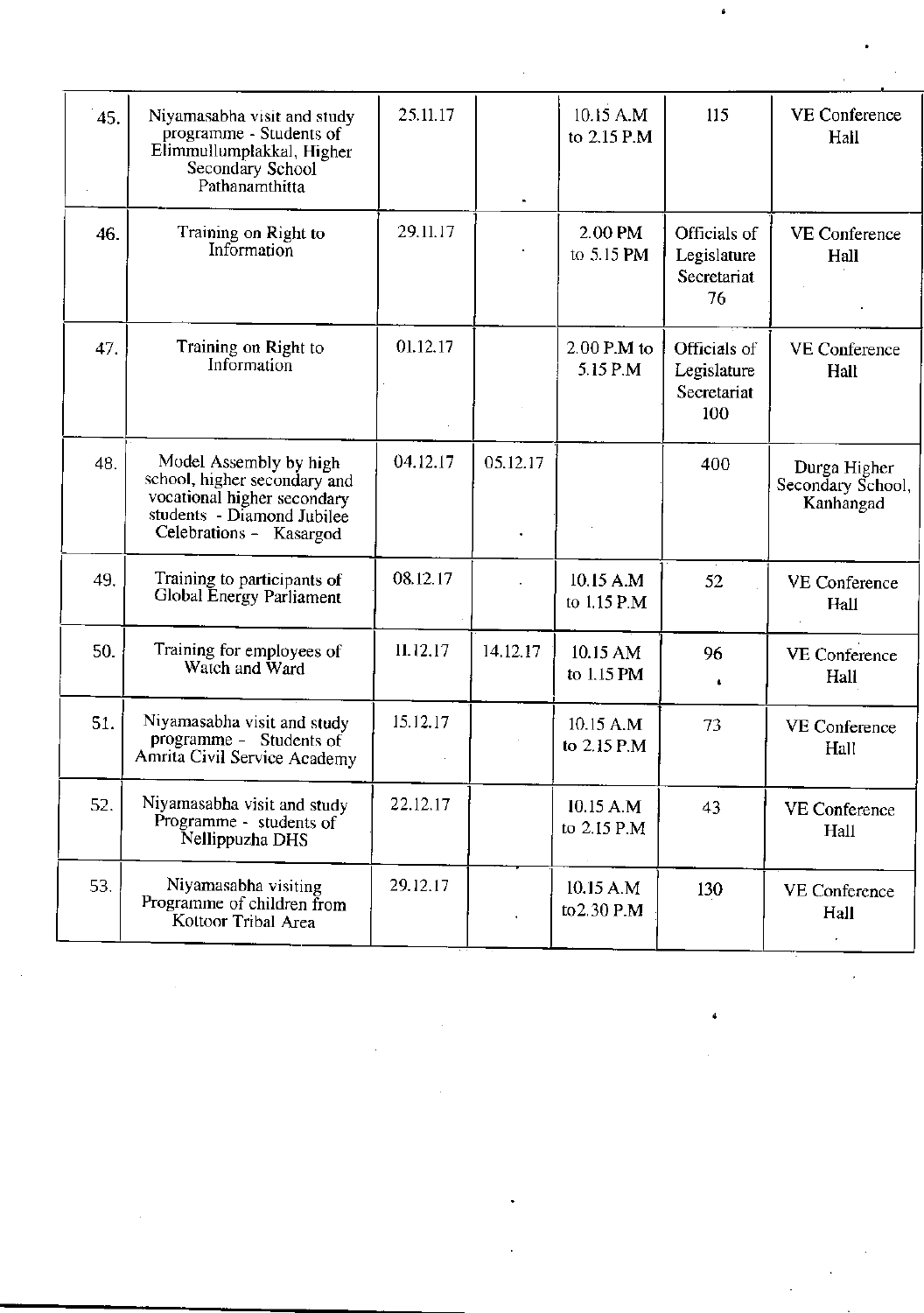## Internship Programmes - 2017

| SI.             |                                                         | <b>Date</b> |            | Time                   | No. of          |
|-----------------|---------------------------------------------------------|-------------|------------|------------------------|-----------------|
| No              | Institution                                             | From        | To         |                        | <b>Students</b> |
| 1               | Government Law College,<br>Kozhikode                    | 01.04.2017  | 22.04.2017 | 10.15 A.M to 5.15 P.M  | $^{\circ}$ 8    |
| 2               | Kerala Law Academy,<br>Thiruvananthapuram               | 10.04.2017  | 25.04.2017 | 10.15 A.M to 5.15 P.M  | 6               |
| 3               | Kerala Law Academy,<br>Thiruvananthapuram               | 10.04.2017  | 26.04.2017 | 10.15 A.M to 5.15 P.M  | $\overline{2}$  |
| 4               | Government Law College,<br>Thrissur                     | 17.04.2017  | 29.04.2017 | 10.15 A.M to 5.15 P.M  | $\overline{2}$  |
| 5               | Mount Zion Law College,<br>Kadammanitta, Pathanamthitta | 17.04.2017  | 12.05.2017 | 10.15 A.M to 5.15 P.M  | 3               |
| 6               | School of Indian Legal Thought,<br>Kottayam .           | 19.04.2017  | 29.04.2017 | 10.15 A.M to 5.15 P.M  | 9               |
| 7               | Government Law College,<br>Thiruvananthapuram           | 20.04.2017  | 10.05.2017 | 10.15 A.M to 5.15 P.M. | 4               |
| 8               | Government Law College,<br>Thrissur                     | 21.04.2017  | 05.05.2017 | 10.15 A.M to 5.15 P.M  | 5               |
| 9               | Government Law College,<br>Kozhikode                    | 02.05.2017  | 15.05.2017 | 10.15 A.M to 5.15 P.M  | $\overline{4}$  |
| 10 <sup>°</sup> | Government Law College,<br>Kozhikode                    | 02.05.2017  | 20.05.2017 | 10.15 A.M to 5.15 P.M  | 9               |
| 11              | Government Law College,<br>Kozhikode                    | 02.05.2017  | 20.05.2017 | 10.15 A.M to 5.15 P.M  | 7               |
| 12              | Co-operative School of Law,<br>Thodupuzha               | 04.05.2017  | 11.05.2017 | 10.15 A.M to 5.15 P.M  | $\overline{2}$  |
| 13              | Co-operative School of Law,<br>Thodupuzha               | 08.05.2017  | 18.05.2017 | 10.15 A.M to 5.15 P.M  | 5               |
| 14              | NSS Law College,<br>Kottiyam                            | 08.05.2017  | 22.05.2017 | 10.15 A.M to 5.15 P.M  | $\overline{2}$  |